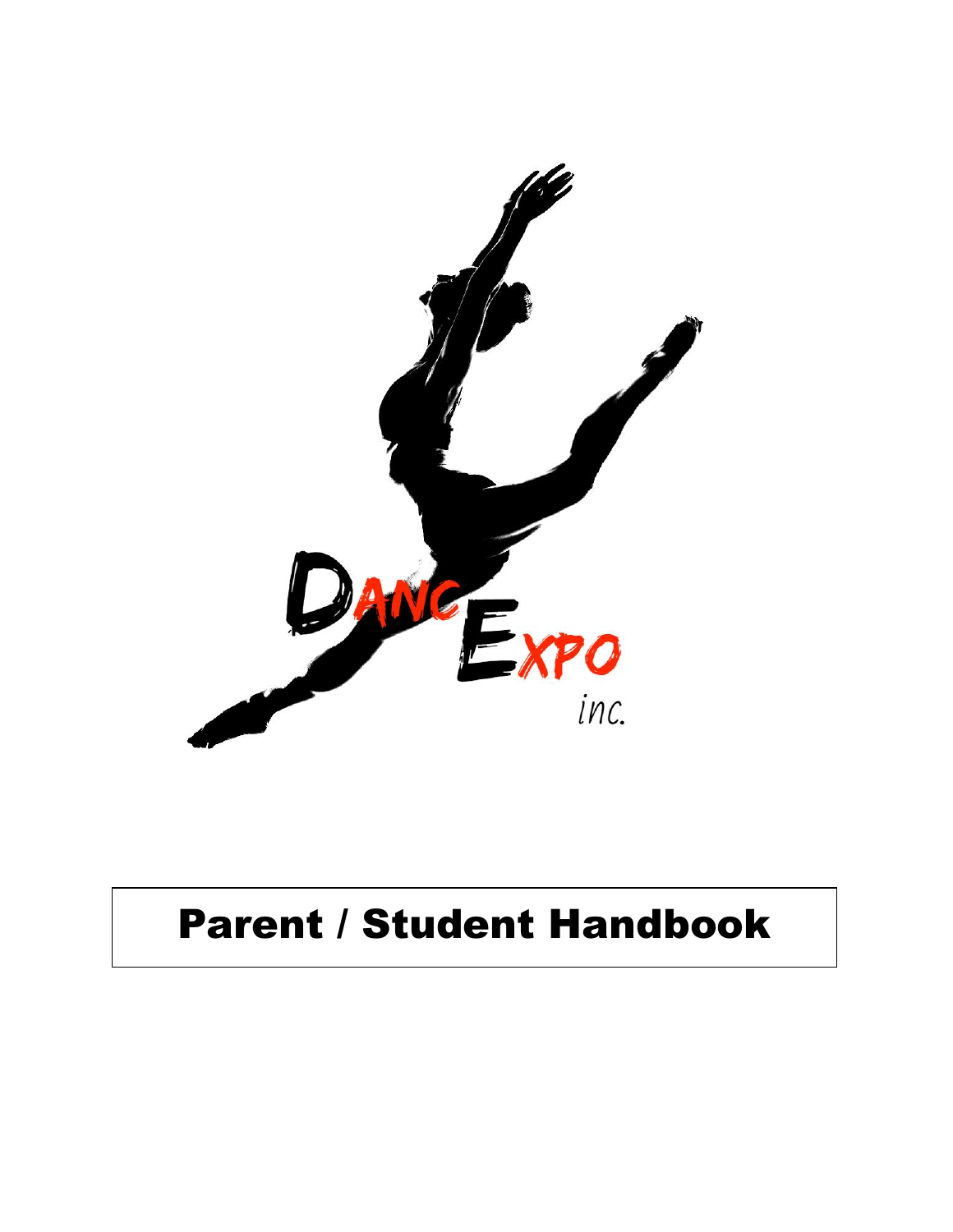## **Mission Statement**

DancExpo, Inc. is a Non-Profit Organization specifically focusing on the Performing Arts. We provide quality instruction and application in dance, musical theater, and stage performance. We accomplish this by providing top level instruction with highly qualified instructors who are at the top of their field in their respective disciplines. We provide a fully equipped, safe environment where each student will be allowed to learn and master skills appropriate to their level of progression. We offer classes in levels from beginning to pre-professional. As students' progress through these levels, it is our goal to educate them on career opportunities available through universities and professional companies. It is our objective that every child be afforded the opportunity to develop their abilities and talents regardless of their financial situation.

#### **Founders**

Mr. Von K. Auna Mrs. Shari D. Auna Mr. Tad Coon Mrs. Terri Coon Mr. Blaine Wright Mrs. Tifanie Wright

## **Dear Parents,**

Welcome to DancExpo, Inc. We are excited to have you as part of our studio family. The following handbook is designed to help our parents and students navigate the policies and procedures of our studio. Our friendly office staff is always available to answer questions.

# **Staff**

- Von Auna: CEO
- Tifanie Wright: CFO
- Shari Auna: Artistic Director
- Terri Coon: Front Office

## **Instructors**

- Shari Auna 907-947-4321
- Tara McMurdie
- Katrina McCloud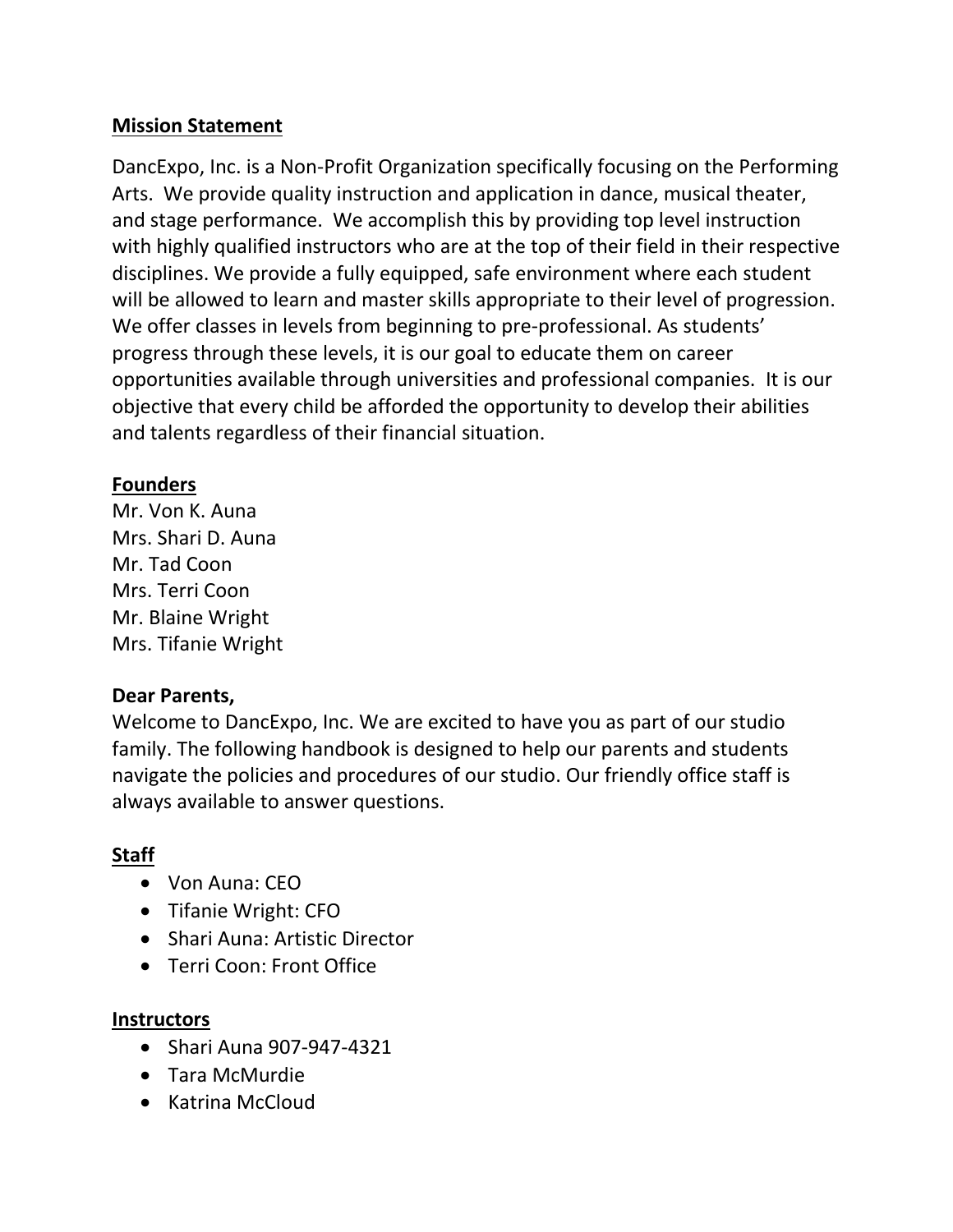- Sarah Stevenson
- Curtis Walker
- Leilany Ramos
- Chase Brendel

#### **Contact Information**

Phone (623) 215-7105 Email [mydancetroupe@gmail.com](mailto:mydancetroupe@gmail.com) Website [www.dxpo.org](http://www.dxpo.org/)

## **Class Schedule Information**

The '19-'20 Season Class Schedule is on our website. Hard copy Class Schedules are available at the studio front office.

#### **Registration**

Welcome to our registration process. It is quite simple, just a few steps secure a spot for your child in the classes you have selected.

Your registration form ensures our front office has all required contact information. This ensures parents stay informed with updates and current events that apply to them. It also ensures we have addressed health concerns and can quickly contact the appropriate party in the event of an emergency. Student safety is paramount.

Our season is ten months from the  $1<sup>st</sup>$  of August through the  $31<sup>st</sup>$  of May. Competition Season: January through May (one (1) Competition in November) Christmas Holiday Show: December TBA Annual Spring Recital: TBA

Step 1: Fill out the studio registration form completely. Fill out the media release form.

Step 2: Annual Registration Fee of \$15.00 per student @ time of registration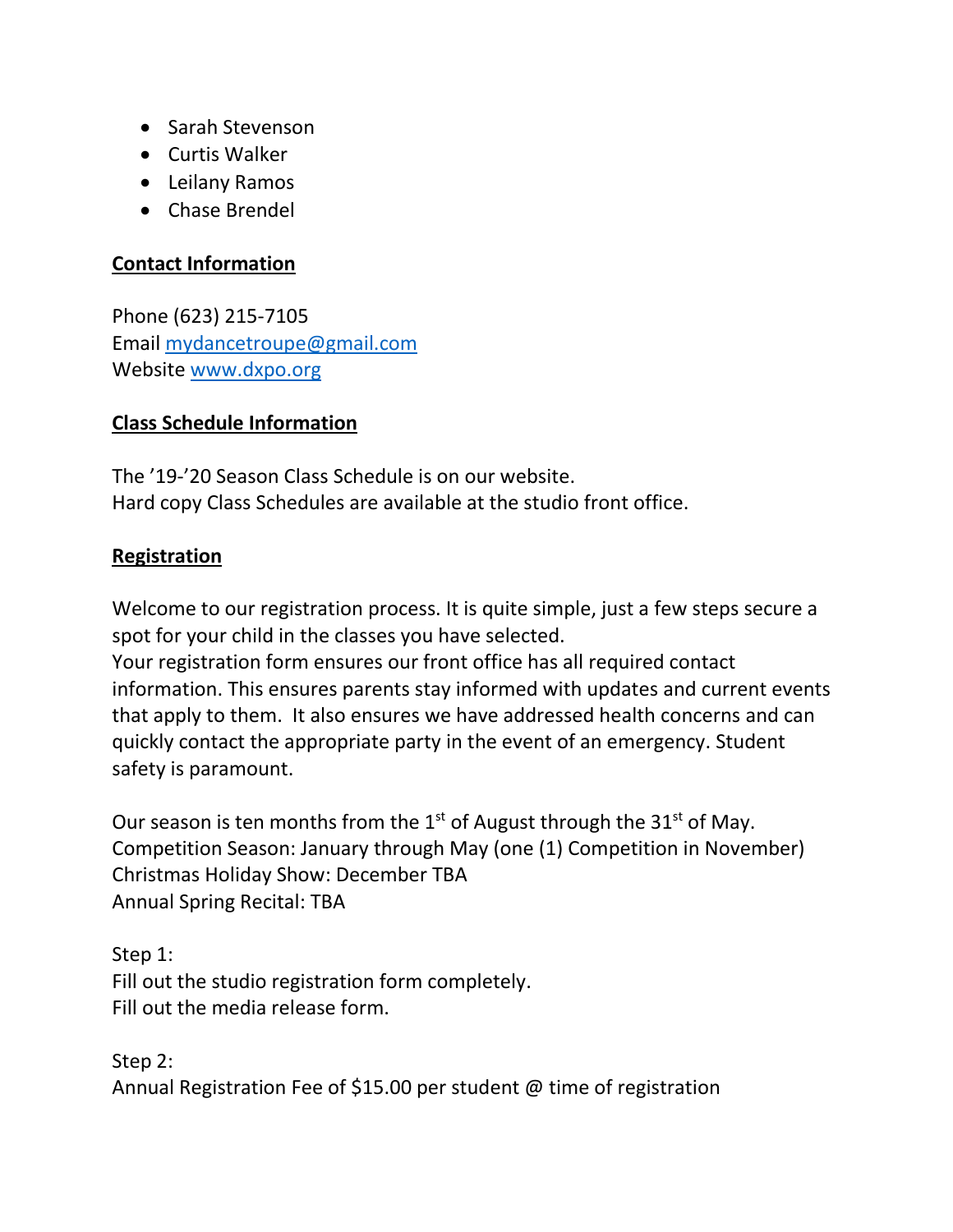Submit registration form to our front office along with registration fee (nonrefundable).

# Step 3:

Understand the commitment and deadline requirements for all Fees:

# Costume Fees\*:

\$140.00 for two (2) costumes:

(1) Costume for Christmas Show / Fee Due No Later than November 10th

(1) Costume for Annual Spring Recital / Fee Due No Later than February 15th

If your child is in multiple classes each class has a \$70.00 costume fee.

*\*See Competition Team Section for Competition Team Costume Fees*

Recital Fees:

There is a \$15.00 performance fee for each student per recital/show

Late Fee:

Tuition is due on the 1<sup>st</sup> and a late fee of \$15.00 is assessed after the 5<sup>th</sup>.

# **Studio Dress Code**

DancExpo, Inc. enforces a dress code that maximizes your child's ability to move adequately and to learn to perform without encumbrance. It is our expectation of each student to uphold the dress code and arrive for class in appropriate attire and hair. Please have your child's hair pulled up and away from their face and eyes.

# **Ballet:**

Black Leotard, Pink Tights, Pink Ballet Shoes Hair: Ballet Bun \*If student is also taking Lyrical during a dance block, please purchase convertible tights

# **Tap or Hip-Hop:**

Comfortable dance shorts or pants (leggings or sweatpants) shirt that student can easily move in. Appropriate footwear: Tap shoes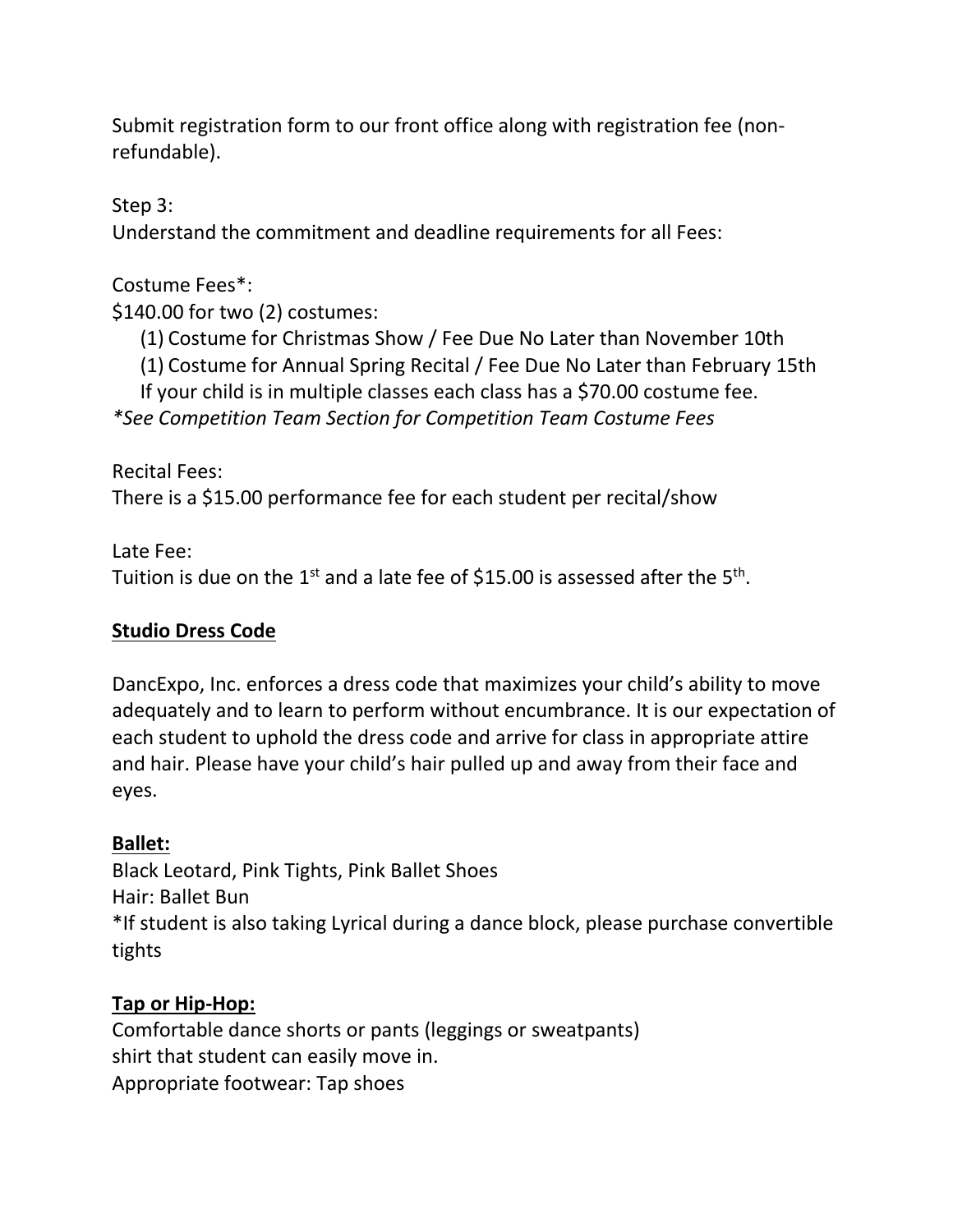## **Jazz, Contemporary, Lyrical:**

Dancewear: Leotard, dance shorts, sports bra with cover, leggings etc. Hair: Must be pulled up and out of eyes Footwear: Turning shoes or socks, jazz shoes

# **Tumbling:**

Comfortable dance shorts, leggings, tank top, leotard No footwear

# **Musical X-Press:**

Comfortable pants and shirts that will allow for dance and movement.

## **Hula:**

Shorts and T-shirt or tank top. Practice skirt (called a Pa'u) These are available for \$20.00 through the studio.

# **Student Tuition\***

At DancExpo, Inc., we do our best to provide a safe, clean studio that our students and parents enjoy coming to. In order to continually maintain and provide great service to our clients, we rely on timely payments of tuition. We greatly appreciate your cooperation in paying your student tuition on or before the due date.

Monthly Tuition per class: \$55.00

Tuition is due by the  $1<sup>st</sup>$  of each month. A late fee of \$15.00 is automatically assessed after the 5<sup>th</sup> of each month. First class is full price. Each additional class taken receives a 10% discount (\$49.50)

Family Cap Rate: \$250.00

Family Rate - A combination of immediate family members taking up to (6) classes combined qualifies for this rate.

\*Competition Team Tuition: See Competition Team Handbook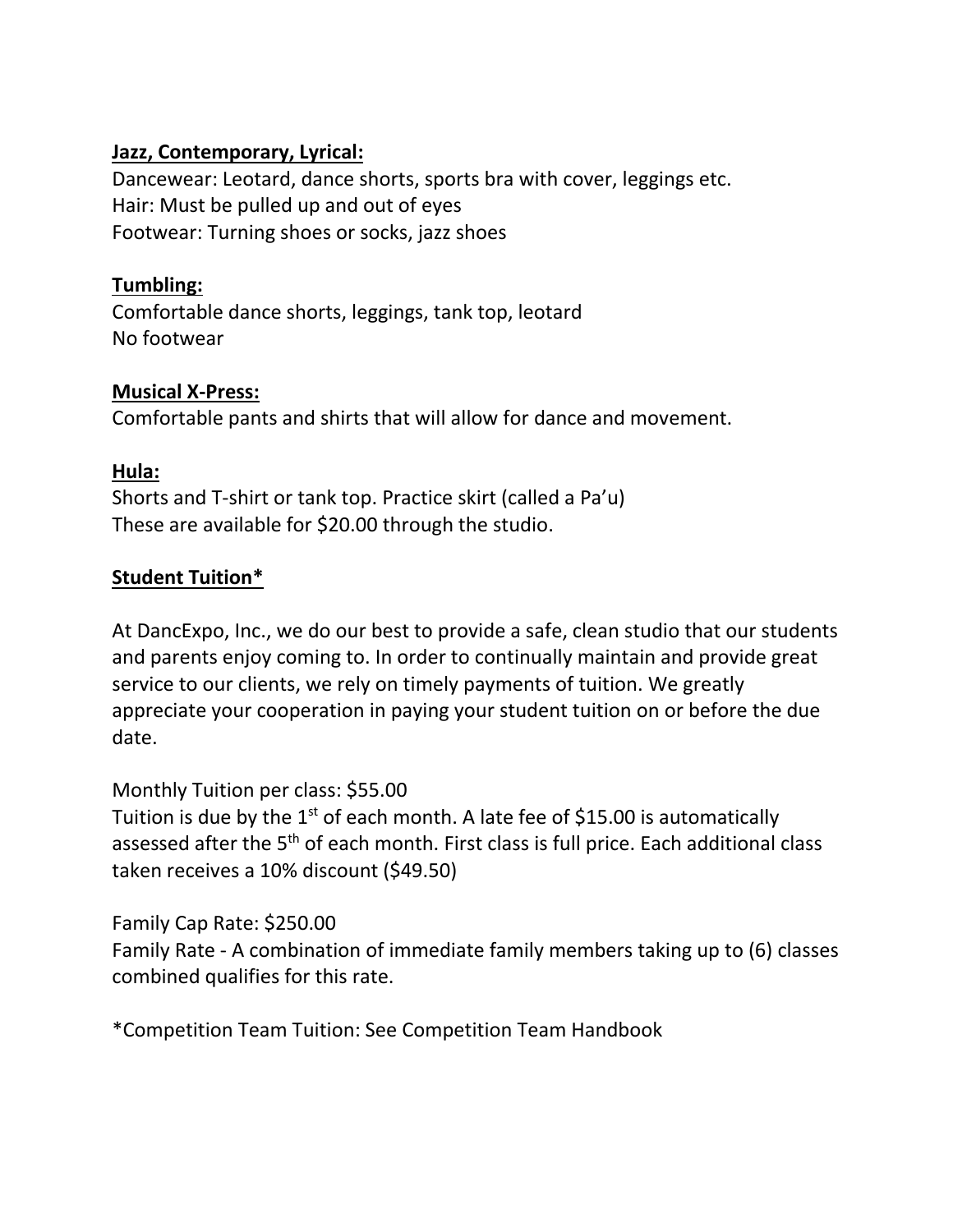We do have a Tuition Assistance Program and applications are available upon request. Approval is based upon qualification. A review can be requested if financial situations change.

## **Attendance**

Attendance in class is very important. For your dancer to be well prepared for stage and performance, each dancer must understand their importance in each class. It is important that your dancer understands their role in the team effort to achieve a successful performance. Excessive absences result in setbacks for the entire class. Please make every effort to be prompt and attend class.

DancExpo, Inc. follows the Dysart Unified School District Holiday Calendar. Due to scheduled holidays on specific weekdays, those classes missed for holidays will be made up on months with 5 scheduled classes instead of 4. In the case that DancExpo, Inc. cancels a class, we will schedule a make-up date for that specific class period.

Competitive Teams have mandatory attendance requirements. See Competitive Team Handbook.

## **Social Media**

DancExpo, Inc. operates a website, as well as social media accounts for advertising purposes. These sites are open to parents to join and follow. We have a social media waiver for parents to sign for any pre-approved images of their child to be used in advertising. No images will be used without prior consent of the parent/ guardian. See Registration requirements.

Facebook Page: Dance XPO Instagram: dxpo\_tribe Webpage: [https://www.dxpo.org](https://www.dxpo.org/)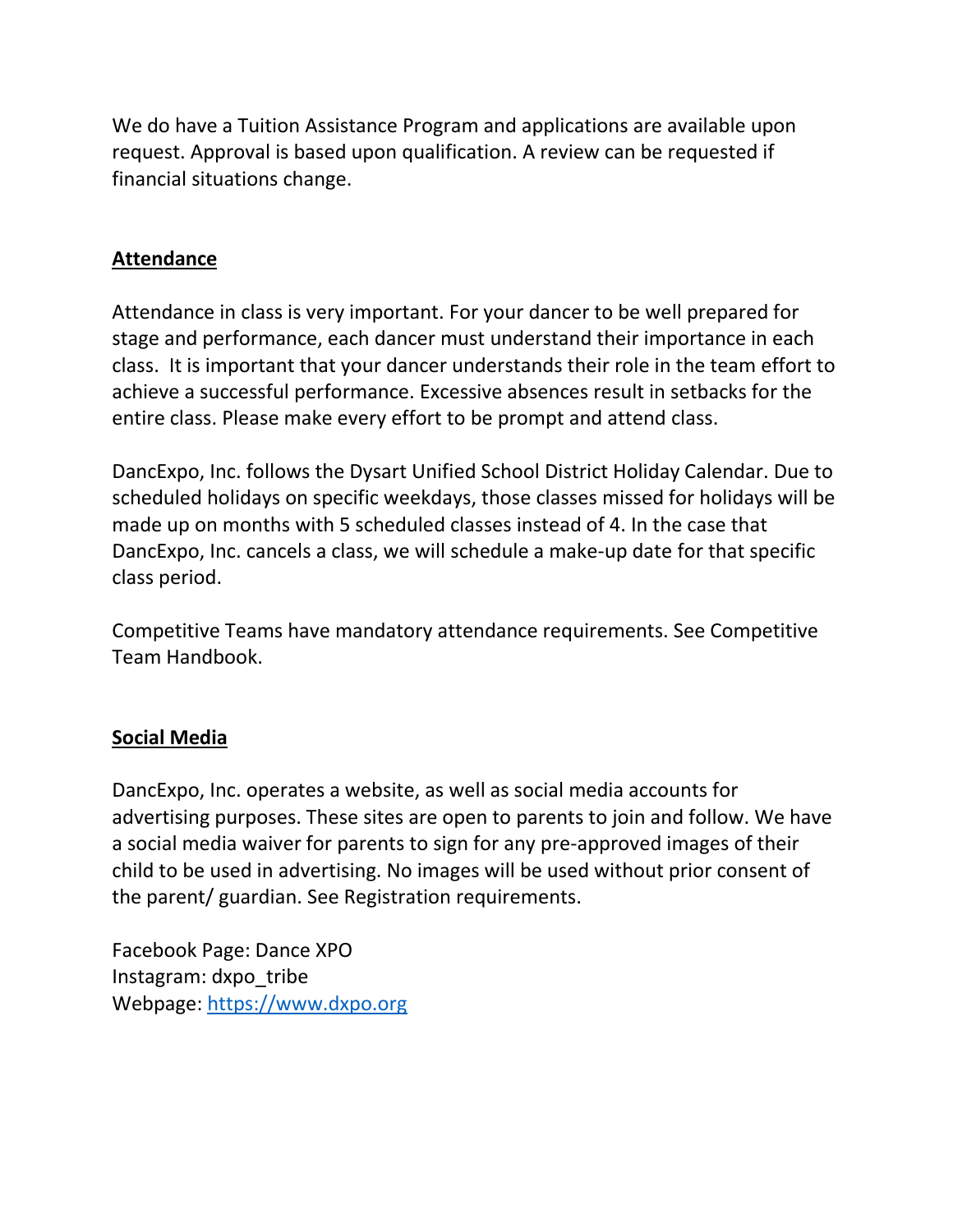## **Studio Rules and Regulations**

Studio Rules and Regulations will be posted. We ask that all students observe these rules for their safety and well-being while on the premises of the studio. We appreciate parents helping us to uphold these rules.

## **Studio Use Policy**

It is studio policy that during regular business hours and classroom instruction an Instructor and the Front Desk personnel are always on site. Instruction for students outside of regular business hours requires two adults on the premises:

| Solo      | Parent-Guardian/Coach                    |
|-----------|------------------------------------------|
| Duet      | Parent-Guardian/Coach or Keyholder/Coach |
| Trio      | Same as Duet                             |
| Small Grp | Same as Duet                             |

## **Picking Up and Dropping Off Students**

Students may be dropped off 10 minutes prior to their class. Students must be picked up NO LATER than 10 minutes after class.

It is important that all parents and students observe the Pick-Up / Drop Off Policy. We have a very limited amount of space in the waiting area. Our program is not designed to watch children for any extended amount of time. Please DO NOT drop your child off early. Please be on time to pick up your child. Your child's safety is our priority. We have a very busy parking lot. No child under the age of 10 will be allowed to walk out into the parking lot without an adult. Your child will be instructed to wait inside the studio until your arrival. If your child is under 10, please come to the door and escort your child to the car.

## **Water Bottles**

It is very important that our students stay hydrated during class time. Per Arizona State Law, we provide water available at no cost. We have water bottle filling